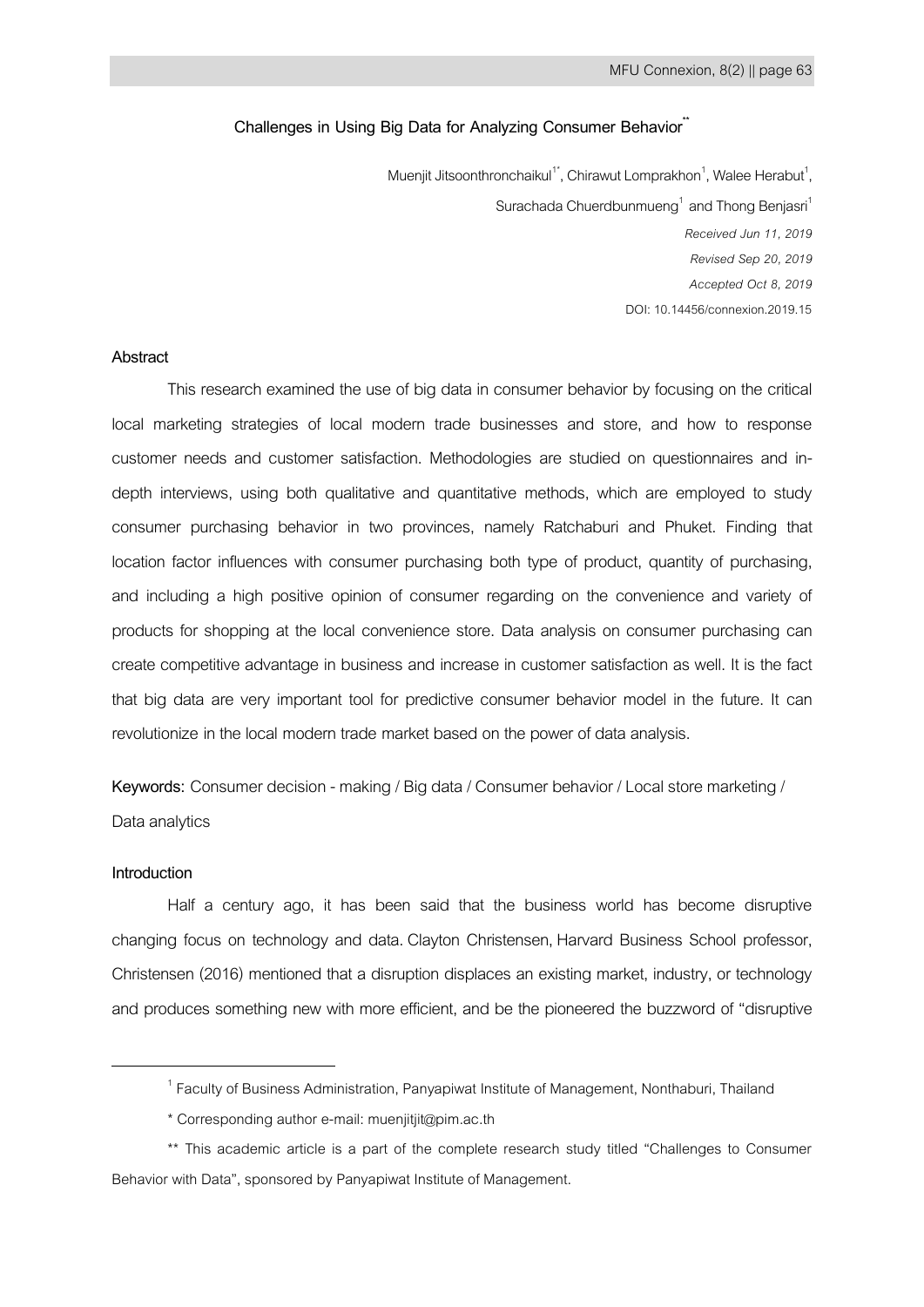innovation" as a way to think about successful companies not just meeting customers' current needs, but anticipating customer unstated or future needs. It is destructive and creative. In marketing, disruptive technology is the main driver of the changing in digital world. It has affected with all industries are rely on the new production method; 3D printing, logistic system, financial transaction either crypto currency, or bit coin in cashless society, e-commerce, e-retailing, selfservice, curbside pickup service, innovation will address a disruption to conventional model of operation, supply, delivery, and innovated service through facial recognition, robotics assistance, including automatics processing. These all things have influenced toward the consumers' purchasing decision making phenomenon which it focused on the significance of technology, and data.

Today many businesses have access data more than ever such as data from website, wireless devices, IoT devices, smart phone, customer relationship management process, operation warehouse, supply chain, customer purchasing, or even customer complaint, etc. With foresight, one can take advantage of these challenging big data requires much on high technology and innovations. Not only innovated technology but also valuable data driven is a competitive advantage for business, and understand deeply on throughout consume decision making process with purchasing experiences in order to repurchase and maximize satisfaction finally.

In 2017, the value of Fast-Moving Consumer Goods (FMCG) market in Thailand about 4.42 hundred thousand baht that it was worst during last 10 year (-0.4%), however data science teams predict its value will be better 3% in 2018 (Positioningmag, 2018). This economy situation can be another cause to motivate entrepreneurs concern and adjust their business for surviving with data analysis. Furthermore, the approach is a broader undertaking that consumer loyalty is decreasing continuously. It is the fact that consumer has many alternatives when he decides to buy or not buy any brand. The purpose of this paper is to study marketing analysis in term of location based has influenced consumer behavior in local convenient store with data analysis.

## **Review of Literature**

The study of consumer behavior is regarding of selection, purchasing, consuming, and disposing activities (Solomon, 2013). Kumar and Kapoor (2014) studied about buying behavior of the consumers was assessed on the basis of quantity of purchase, frequency of purchase, and preferred location of the retail stores impact to the consumer decision making. While as, the closer the consumers are to a store, the greater their likelihood to buy from that store. In contrast, the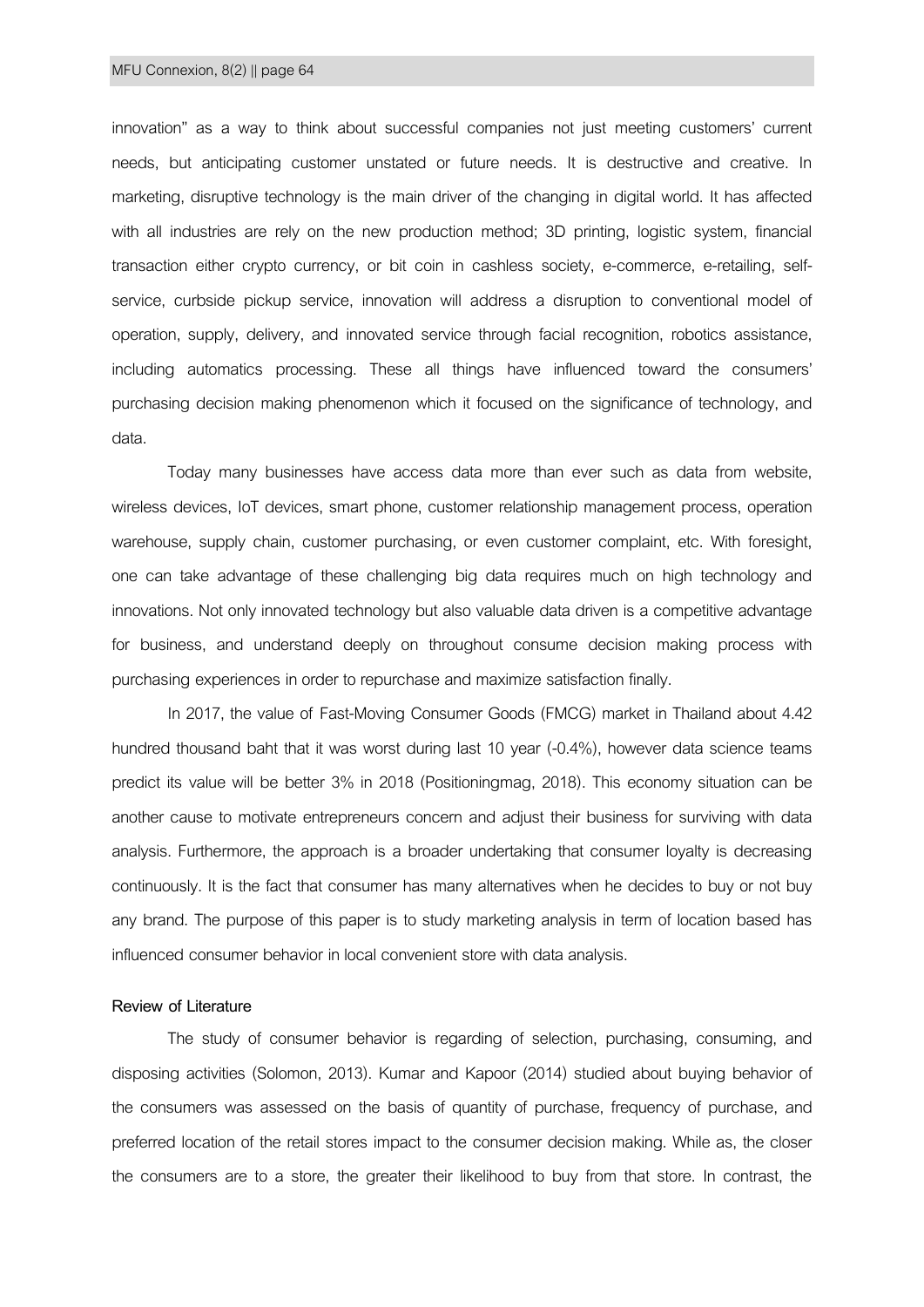farther away consumers are from a store, the lesser opportunities to buy (Loudon & Della Bitta, 1993). The travelling time to a store is assumed to measure the effort, both physical and psychological, to reach a retail store. However, the effect of travelling time is depended on the type of product (Runyon & Stewart, 1987; Hawkins et al., 1998). For example, accessible easily store is mattered for the convenient product on the other hand, distance is not the problem for the exclusive product or service.

### **The Evolution of Data**

The evolution of big data began with Fredrick Winslow Taylor and the scientific management techniques of the early 1900s with his world famous work "*The Principles of Scientific Management*" (Winslow, 1911). Brinton (1917) introduced data visualization, which serves as a precursor to more modern data analytics and dashboards. Later, database management techniques, data collection, data extraction, and data analysis technologies to make sense of large data (Chaurhuri et al., 2011; Turban et al., 2008; Watson & Wixom, 2007). Big data is the flexible term associated with the collection and analysis of "*large*" data sets (Bumblauskas et al., 2017). Many scholars mentioned in the same context that technology advancement is the key element to drive and develop data processing and analyzing.

Cliquet (2006) described the comprehensive definition and description like "*a collection of techniques enabling the manipulation of geocoded data, it can help in analysis more than in the conception of strategies and even less in decision-making*"*.* Furthermore, Yrigoyen (2003) considers geo marketing as a powerful marketing tool which helps decision makers to solve some critical issues.

The emerging trend in big data is accompanied by an increase in the need of a global model or roadmap to assist IT departments not only in implementing a big data project but also in making the best use of it to meet business objectives. As a basic types of data, it explore two types of data are transactional data that is used to exchange of purchasing, after the transaction records, a business can generate is grouped together and identified as structured data or relational structure. On the other data are generated around the event of a transaction, namely; peripheral data set incidental data or non-transactional data, if it had no structure, it would be unstructured data. Furthermore, incidental data may be stored for periods of time, it does not immediately posse's value like transaction data does and it rarely analyzed same as structured data, however incident data has potential value when it is collected and processed before realizing value. For example, an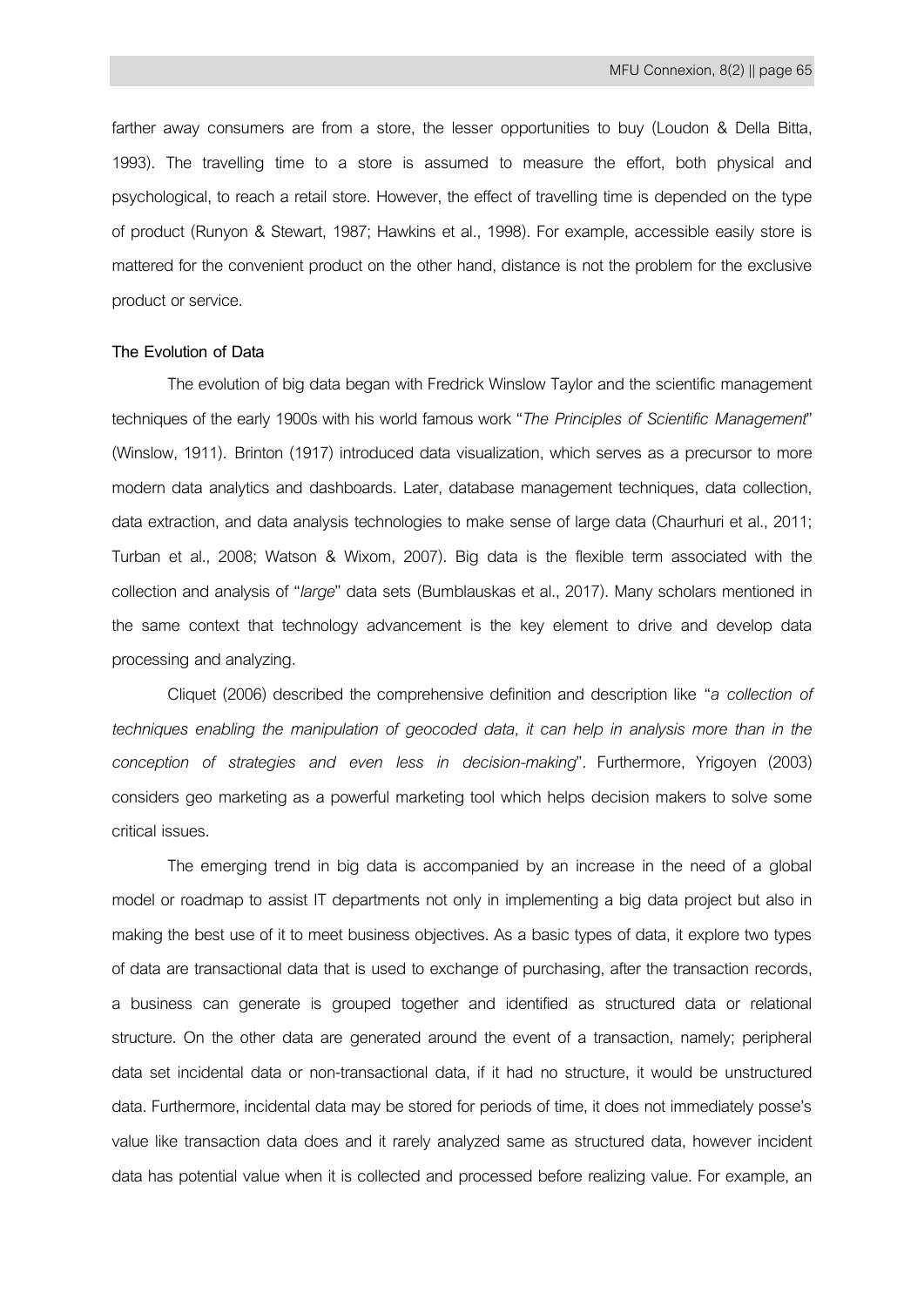entrepreneur hope to understand how consumer interacts with the brand, he ought to analyzing incident data and pursuing the strategies for attracting new customers. Therefore both transaction and incident data can create the value of the business (Liebowitz, 2013).

| Table 1 Types of data |
|-----------------------|
|-----------------------|

| Transaction data                 | Incident data                      |  |
|----------------------------------|------------------------------------|--|
| Structured data, Relational data | Unstructured data, Peripheral data |  |
| Logical and valued               | Store, and analyze process before  |  |

**Source**Liebowitz (2013)

### **Ideology of Data**

Data is an intangible asset or intellectual property. In 1800s, the Data Management Body of Knowledge (DAMA-DMBOK) defined data management concept that "*Data management is the development, execution and supervision of plans, policies, programs and practices that control, protect, deliver and enhance the value of data and information assets*"*.* Over the past 20 years, the era of big data enormous expanded in various sectors. Big data analytics transformed the way marketing is conducted today (Erevelles et al., 2015). In addition, Gartner reckons that in the future big data will simply be the norm in the future and taken for granted (Sicular, 2013). Consumer has become a starter and main driver of the transaction is the potential usefulness of its big data related to consumer behavior. Big data gained momentum in the early 2000s. Big data technologies describe a new generation of technologies and architectures designed to economically extract value from very large volumes of a wide variety of data, by enabling high-velocity capture, discovery, and/ or analysis (Gantz & Reinsel, 2011).

Gartner and Laney (2011) *articulated the definition of Big Data are 3V: volume, velocity, and variety* and correspondingly with International Data Corporation in 2011 cited that "*Big data technologies describe a new generation of technology and architectures designed to economically extract value from very large volumes (into petabyte volumes) of a wide variety of data, by enabling high-velocity capture (streaming data), discovery, and/ or analysis*" (Gantz & Reinsel, 2011; Laney, 2011). Furthermore, the continuum of data either small or big data are relied into volume of data can measure into terabyte, petabyte, exabyte, and zettabyte range. Variety of data can classified into structured, unstructured, and semi – structured, and velocity of data can categories into batch, real time and flow.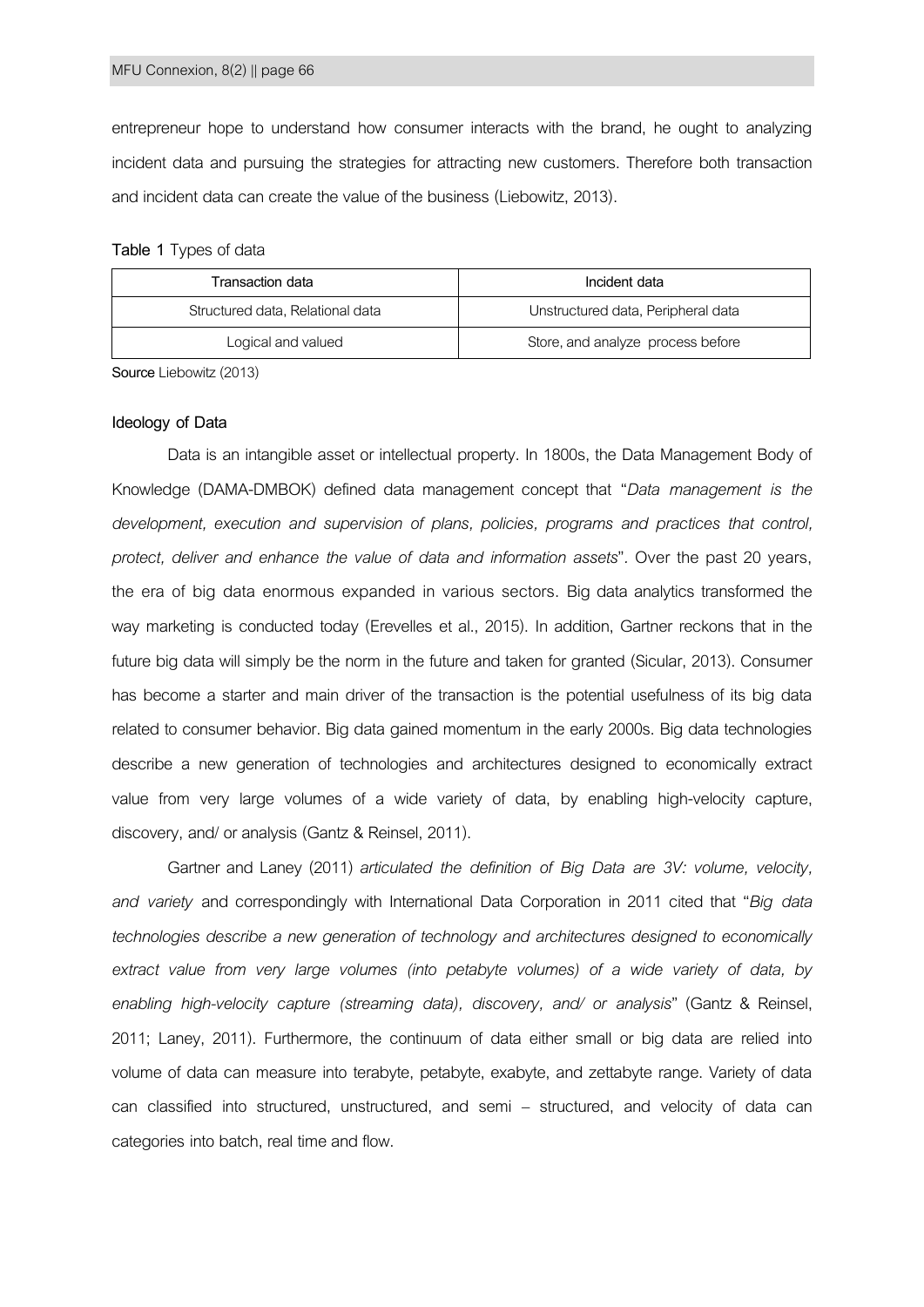Khade (2016) cited that Big data is a collection of unstructured data that has very large volume, comes from variety of sources such as website, survey, social media, chat forums, Twitter trends, Facebook, academic publication, and so on. It is embed in different formats with a great velocity which makes processing and analyzing database management tools. Data analytics is indicated the study of existing data to research about potential perspective consumers and marketing trends, and to analyze the business situation, including the consumer behavior. The biggest challenge is how to discover all the hidden information through the huge amount of data collected from the variety of sources.

Traditional market research generally involves surveys, mall-intercept interviews, and focus groups. Big Data examines what people say about what they have done or will do. Not only tracking what people are*actually* doing, but also predicting what the emerging trends in the future. It is only Big Data's capacity for dealing with vast quantities of real-time unstructured data that makes this valuable (Rayport, 2012).

Ahmed et al. (2017) referred that there are 4 characteristics related to Big Data are: value: the usefulness of data in making decisions, variability: data flows can be highly inconsistent with periodic, complexity: interconnectedness and interdependence in data structures, and veracity: data reliability (Kaisler et al., 2013; Katal et al., 2013).

Many organizations agreed that nowadays data is the valuable source of intellectual property, which lead the key to success especially digital data, is very rapidly dispersion. Laney (2001) and Monnappa (2018) stated the definition of big data, which industry used it, and the person who work with it in table 2 as bellowed.

**Table 2** Description of Big Data

| Big data                       | Industry      | Big data specialist |  |
|--------------------------------|---------------|---------------------|--|
| It can be used to analyze      | Financial     | Analytical skill    |  |
| information, customer insights | Retailing     | Creativity          |  |
| which it leads to better       | Banking       | <b>Mathematics</b>  |  |
| decision and business or       | Communication | Statistical         |  |
| marketing strategy.            | Networking    | Computer science    |  |

Source Monnappa (2018)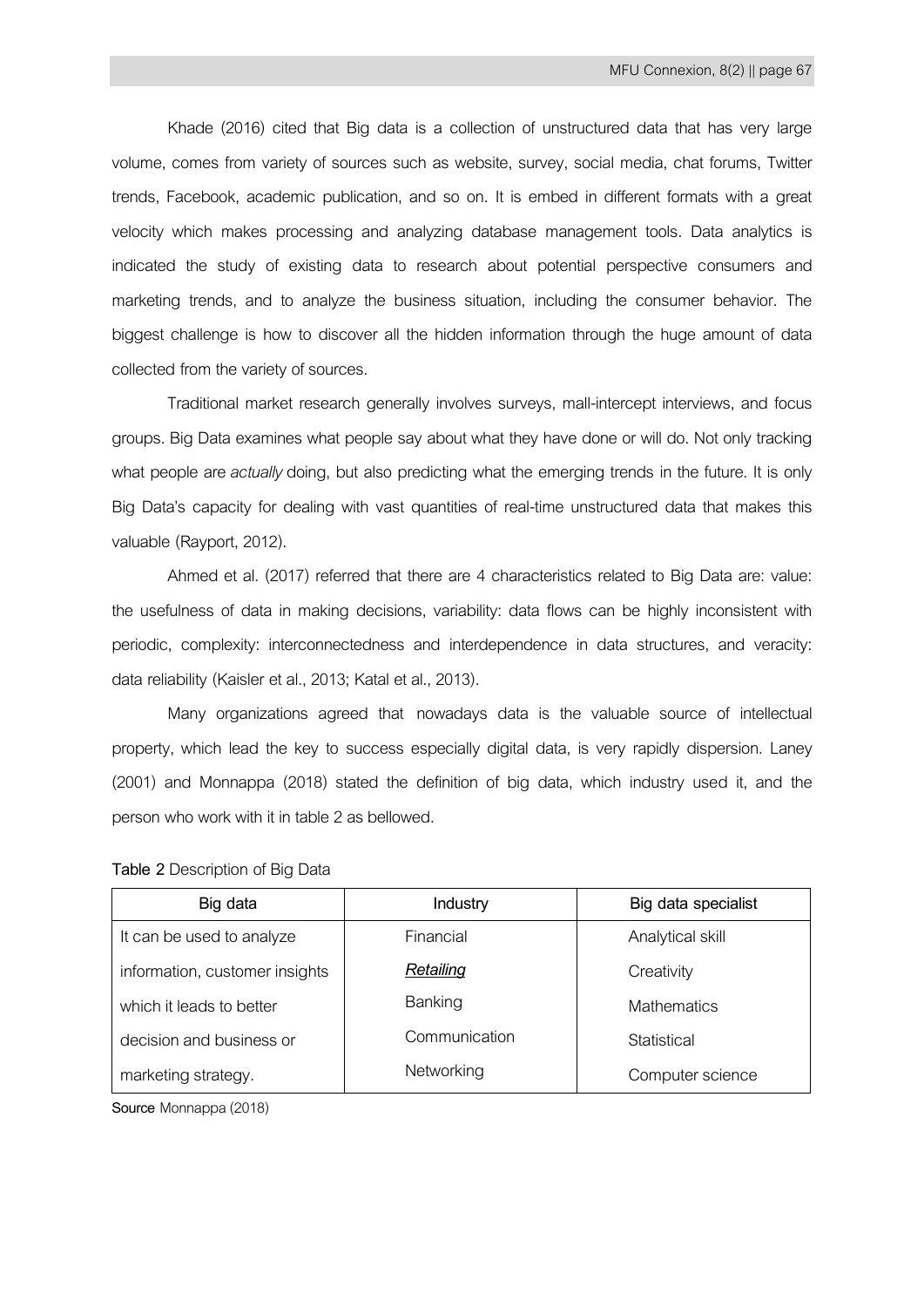Data science is a field that comprises of everything that related data cleansing, data preparation, and data analysis. Data Analytics involves automating insights into a certain database and data aggregation procedures (Monnappa, 2018).

From Table 2, there are many industries that took advantage of big data analysis such as banking, finance, communication, and networking, this study specified in retailing industry analyzed big data in getting a comprehensive understanding of the market, products, customers, competitors, and locations (Mousannif et al., 2016). Retailing industry growth is fueled by advances in disruptive technology especially innovation creation in store such as promotion announcement, payment method, e-invoice, product arrangement, shelf talker, etc. for flexibility and cost effectiveness. It is in fact that the powerful value of big data in capture, storage, processing, and analysis that it is related with the predictive analytics by using consumer data – driven business is obvious challenge of predictive consumer behavior in the future. In addition, advancement technology, artificial intelligence, virtual worker, internet of things, or automotive robotic growing relevance of the data analysis team and data science allow for an increasing competitiveness of the business, including retailing sector in emerging disruptive economy.

Enter in the 21 $^{\text{st}}$  century; digital economy and highly competition will be the key determining factor in store success or failure. The most effective businesses will be those which recognize the crucial role of adaptation. One of the most challenging for customer satisfaction will be figuring out what the customer want.

Big data is an interesting topic. Big data has been conceptualized as the combination of volume (a large quantity of data), variety (multiple types of data, data from different source), and velocity (the speed at which data created, the real time data) (Stoicescu, 2015). Big data can be described that not only the analysis of vast amounts of information, but also the ability to reveal the meaning of hidden insights and black box buyer. In the context of local marketing, store manager or entrepreneur ought to analyze customer data from previous purchasing either regular customer or new customer in order to predict the future purchasing.

#### **Methodology**

The data population was collected from customers in local modern trade store (infinite population) as transaction data. This research chose Phuket and Ratchaburi province because there are many local modern trade stores in these two provinces. Infinite population as transaction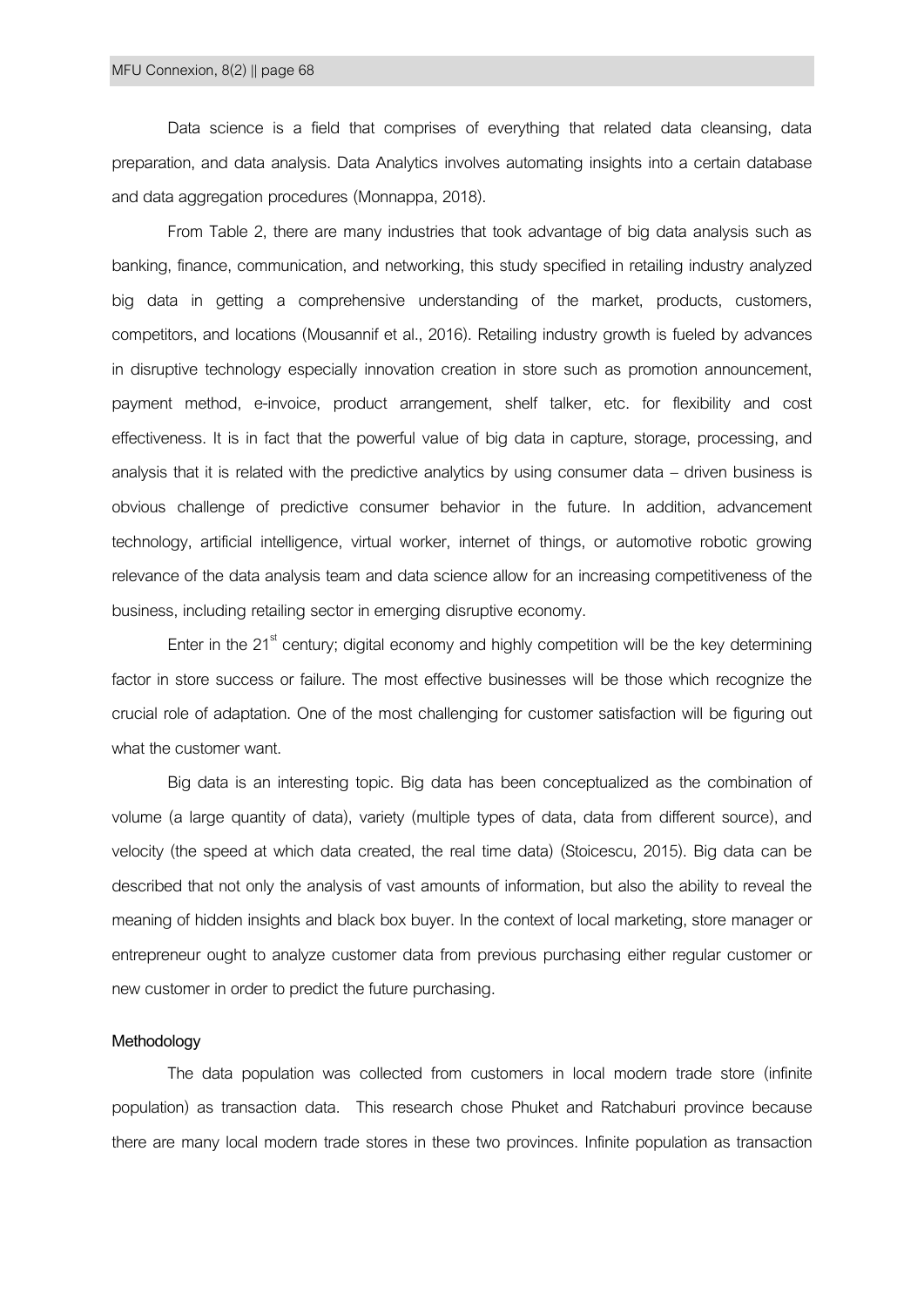data from table 1 in retailing industry from table 2. In determining the sample from an infinite population, the formula by Cochran (1977) below is used:

$$
n = \frac{Z^2 \pi (1 - \pi)}{e^2} = 384
$$

Data were collected utilizing non- probability sampling by convenience sampling and 416 people were selected as samples from Cochran. The computed sample size is 384 and the sample collected is adequate and greater than the estimated size.

The sample used in the study was customers from six local convenient stores in Phuket and Ratchaburi. Tools in research were both quantitative via questionnaire and qualitative through indepth interview. Factor analysis was discipline statistics run to examine differences by location factors male and female customers over 15 years old. A large-scale survey 416 respondents serves as the study setting.

Tools in research was questionnaire (quantitative method) and cross-check in depth interview with assistant store manager or store manager (qualitative method) to double check in the consumer behavior in term of the reason(s) for purchasing, the top sales of product, the frequency, the prime time, and the appropriately volume of product per transaction. The results of the in-depth interviewing is same as the survey. The multi questionnaire examined the marketing factors and the satisfaction of male and female customer do relate with their decision making, and also in-depth interviews with local store manager for confirmation.

## **Research Result**

The study was a cross –sectional survey and the data were taken from questionnaires. The study took place in six local modern trades in Phuket and Rathchaburi provinces.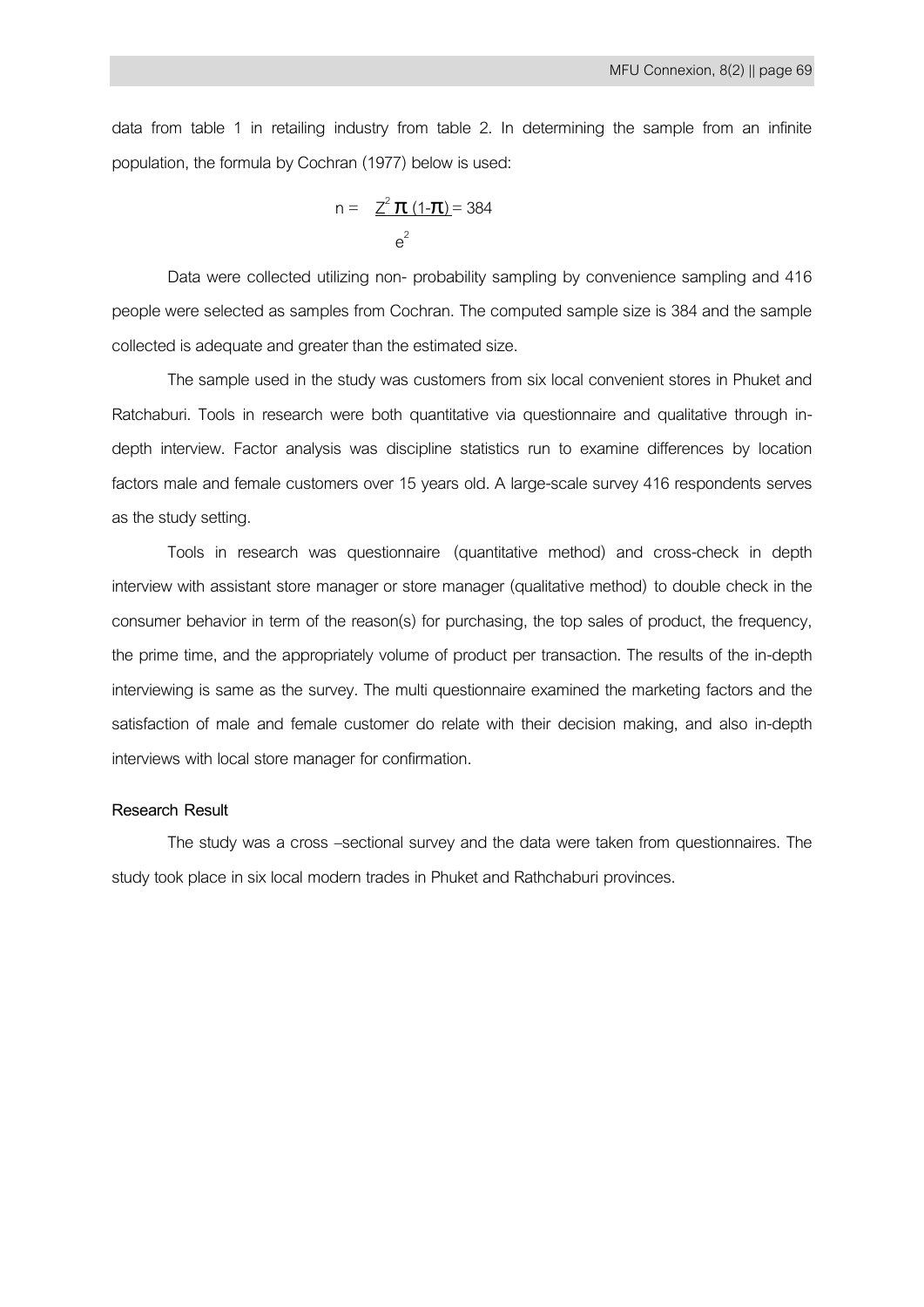| Store        | Reason              | Type of product | Prime time/Location        | Amount<br>(baht) | Frequency       |
|--------------|---------------------|-----------------|----------------------------|------------------|-----------------|
| A            | Convenience, open   | Food product    | Week day (after 6.00 p.m.) | $51 - 100$       | over 3 times: w |
|              | 24 hours (30%)      | (92%)           | near school (29%)          | $(30\%)$         |                 |
| <sub>B</sub> | Variety of product, | Consumption     | Week day (after 6.00 p.m.) | 101-300          | $1-2$ times: w  |
|              | service (30%)       | Product (84%)   | near community (29%)       | (49%)            |                 |
| C            | Variety of product, | Consumption     | Weekend (12.00 - 2.00      | 301-500          | 1-2 times: $m$  |
|              | service $(21%)$     | product $(78%)$ | p.m.) near factory and     | (67%)            |                 |
|              |                     |                 | dormitory (30%)            |                  |                 |

**Table 3** Customer Respondents by behavior segmentation in Ratchaburi

|  |  | Table 4 Customer Respondents by behavior segmentation in Phuket |  |
|--|--|-----------------------------------------------------------------|--|
|  |  |                                                                 |  |

| <b>Store</b> | Reason              | Type of product | Prime time/Location           | Amount<br>(baht) | Frequency       |
|--------------|---------------------|-----------------|-------------------------------|------------------|-----------------|
| D            | Convenience, open   | Food product    | Week day (after 6.00 p.m.)/   | $101 - 300$ :    | over 3 times: w |
|              | 24 hours (31%)      | (97%)           | near school                   | Transaction      | (28%)           |
|              |                     |                 | (19%)                         | (38%)            |                 |
| E            | Variety of product, | Consumption     | Week day (after $6.00$ p.m.)/ | 101-300:         | 1-2 time: $w$   |
|              | service (34%)       | Product (91%)   | near community                | Transaction      | (34%)           |
|              |                     |                 | (38%)                         | (28%)            |                 |
| F            | Convenient          | Consumption     | Week day (after $6.00$ p.m.)/ | $501 - 700$ :    | 1 time: m       |
|              | Transportation      | product (83%)   | near hotel, and tourism       | Transaction      | (34%)           |
|              | (61%)               |                 | location                      | (31%)            |                 |
|              |                     |                 | (28%)                         |                  |                 |

As shown in Table 3 and 4 a large group of respondents were strong represented in the location is determined the type of consumer and type of product that consumer will buy as the following: the store near the educational institution mostly consumer are students, teacher, and officer. They would like to buy the consumption product because of its convenience. Whiles, the store near community mostly consumer are resident. They would like to buy the consumption product in evening because it is the passage way to their accommodations. Moreover, the stores near the workplace, factory, or tourism location had most consumers as workers, officer, or tourist that each purchasing transaction is more high volume than other locations. Be comparing consumer behavior in Phuket and Rachaburi province, it can be found that consumer behavior in each location differ. These data can have tested for confirmation in two provinces and interviewed with store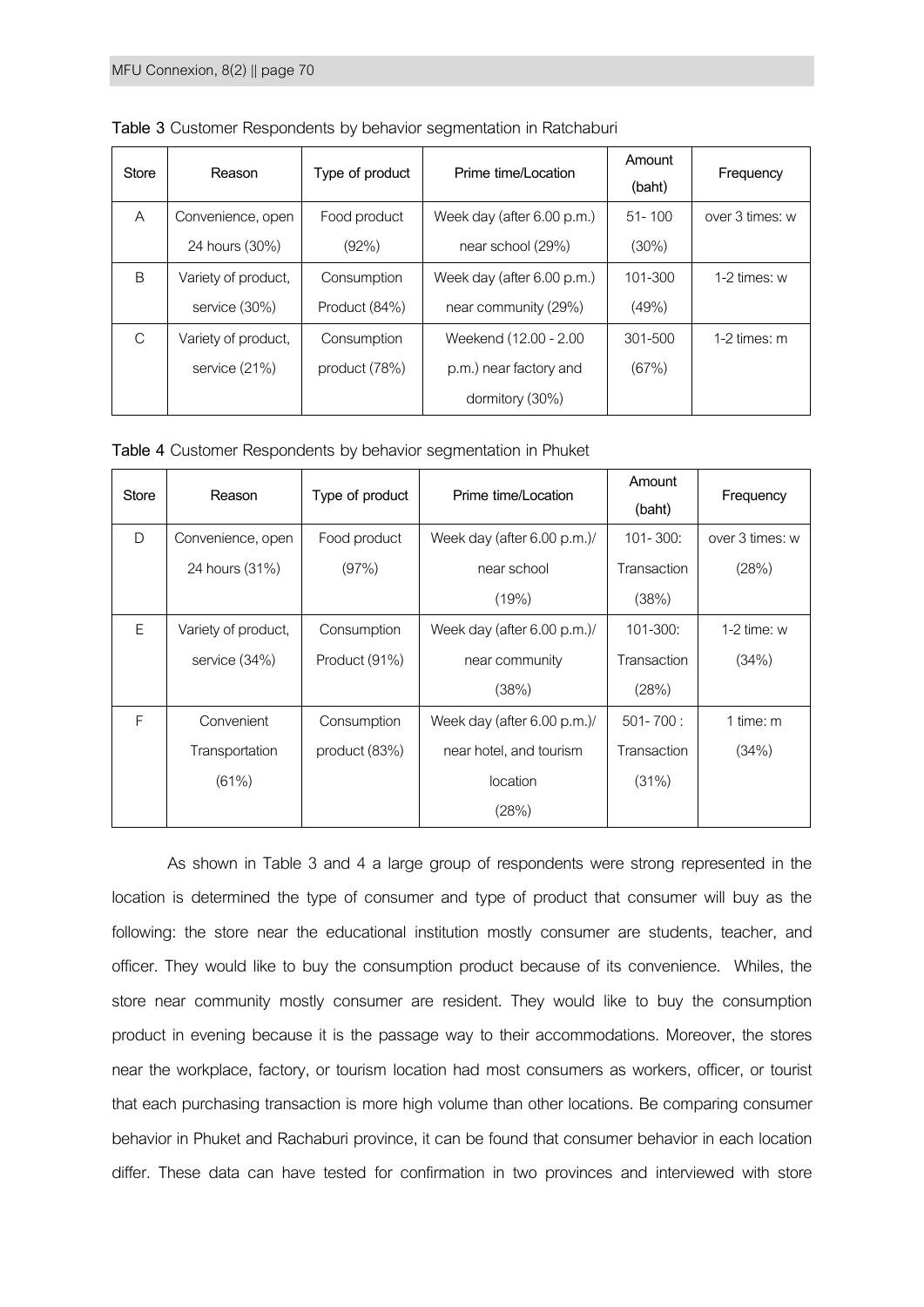managers again for affirmation. However, consumer behavior data have to be doubled checked using the same condition for predictive model designing in the future.

## **Discussion**

Analyzing data can create the marketing strategies including stimuli and response theory (S-R Theory) (Solomon, 2009) to accelerated purchasing either sales promotion, product ordering, or even new product development, or local product (one tampon one product) for each community in Thailand like many convenient stores work on these valuable big data.

Especially, consumer lifestyle and activity in each day has the strong relationship with consumer purchasing from this survey, hence it is the fact that marketing factors are also significant with consumer decision making. Initial, product dimension is the quality as the most matter always, and category product arrangement is the other issues concerning, the price dimension regard on the sign of price is the thing that made consumer clear before purchasing, promotion dimension focuses on the seller with assistance, and continuous selling promotion setting can appeal both regular and new consumer as well. Other factors about experimental customer are effective on the trial free product with some type of sensitive product.

Whiles, customer behavior dominates customer recognition, information search, alternatives selection, types of purchasing, and post evaluation. It depends on each community and culture context. The story of customer journey indicates the lifestyle, preferences, attitude, including decision-making. Hence, the entrepreneur ought to track, analyze, and applied these powerful of data to create marketing strategy in term of product development, pricing strategy, promotion selection, and model of delivery, or payment, etc.

Moreover, geo marketing or marketing geography is the tool that marketer incorporated geographic information in the process of marketing activities. It can use in location intelligence to reach the right customer at the right time. Customer location data is used as part of marketing strategy. The capability of geo marketing goes the real time. It is useful to deliver mobile coupon to create digital mapping to display location by the tracking and user's IP address to know who you are, what you buy, where, when, how, and why you buy based on the location for the existing customers, and new customers. We use its data about local marketing suit with each local store, for example: some stores location show the demand of popular product such as OTOP (one subdistract on one product) is a local unique product of each Thai district (tambon) such as silk garment, handcraft and so on. Some stores order local product as local souvenir for tourists. Some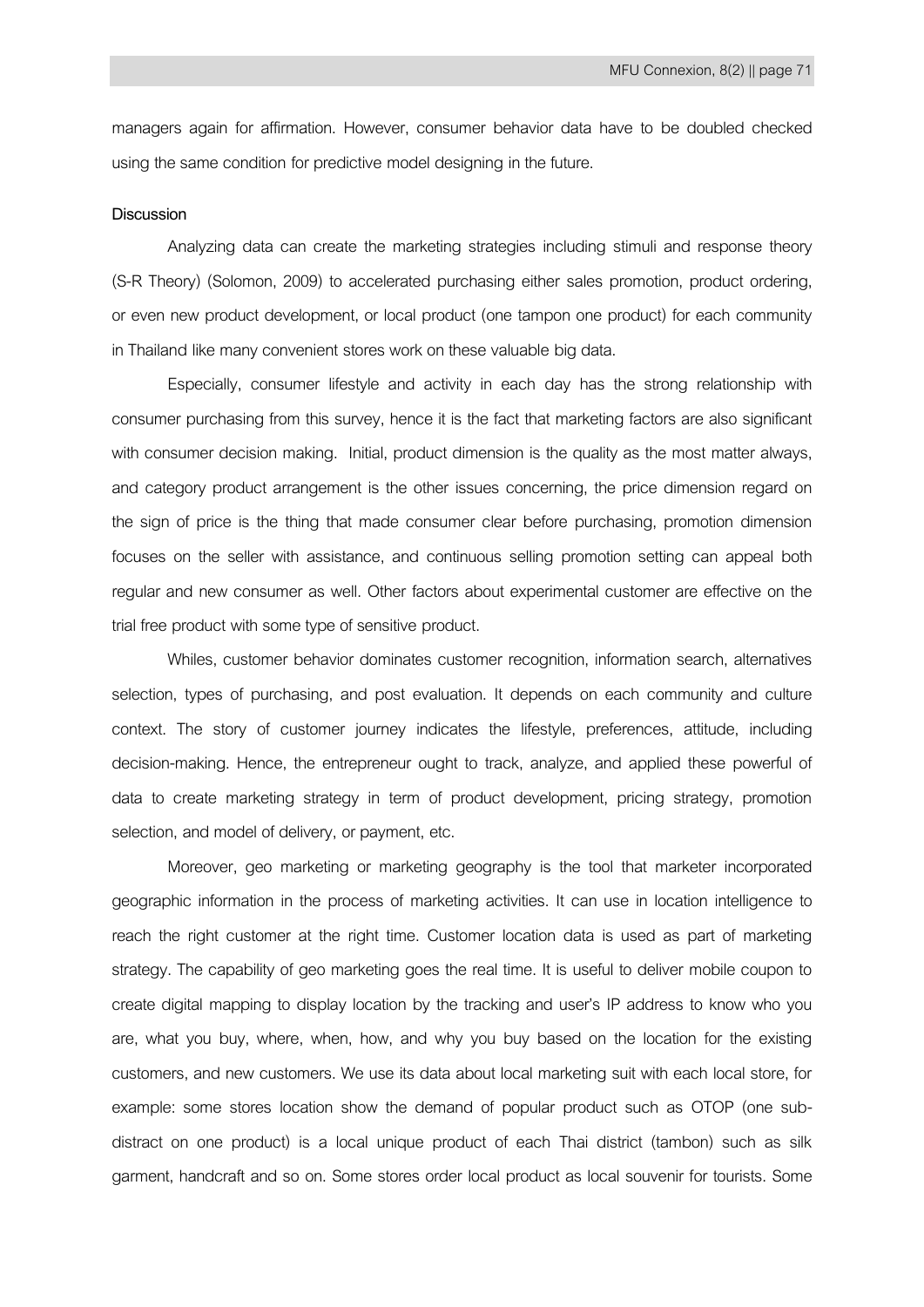stores create marketing campaign or sales promotion suits with traffic or resident areas. Some stores decorate interior design suits with local culture and customer lifestyle. These survey results found out that geo marketing provides the track and method for analyzing the location of target consumers to achieve the profitability and sales volume.

Latour and Le Floc'h (2001) defined geo marketing as a system composed of data, IT datahandling programs, statistical methods and graphical representations which is designed to produce useful information for decision-making through tools that combine digital cartography, graphs and tables. Geo marketing system is the marketing tool that it is depended on the local market and purchasing power depend on demographic characteristics within the store area (Grewal et al. 1999). Baviera-Puig et al. (2016) concluded their research that socio - demographic characteristics of the supermarket's trade area affect business' location strategies that it can design store profile, location strategies according to store features, competitors and environment.

# **Future Recommendations with Emerging Trends**

Nowadays, high competitive business is continuous increasingly, many entrepreneurs tried to shift from transactional to customer-centric instead. High competitiveness in retailing business will drive many local convenience stores by putting affordability to super convenient store

**1.** First trend, how is super of **Super Convenient Store**? (Retail Academy, 2013). We try to search for new product or innovative product stand in store and add more self-service counter or eservice, such as online pick up at store, or online for home delivery, or even curb-side pickup, which is now very popular new service for Amazon fresh food. Furthermore, new trends evolved, such as the "Super convenience store" that is about adding more variety of products especially the ready to eat foods with self-service, and the creation of service like the "Click and Collect," which is about ordering online but pick up at the store.

**2. Store profile** has developed to Automatic store, or Smart store in many processes such as stock checking, product arrangement, shelf talking, price scanning, or mobile payment. Technology enables customer to become more attracted in their shopping location, let marketer understand more customer behavior in real life.

1) **Beacon technology** support marketer see how search advertisement and local advertisement affect in store visiting. It connect Bluetooth low energy to action when close to the store, it can track customers' on social media.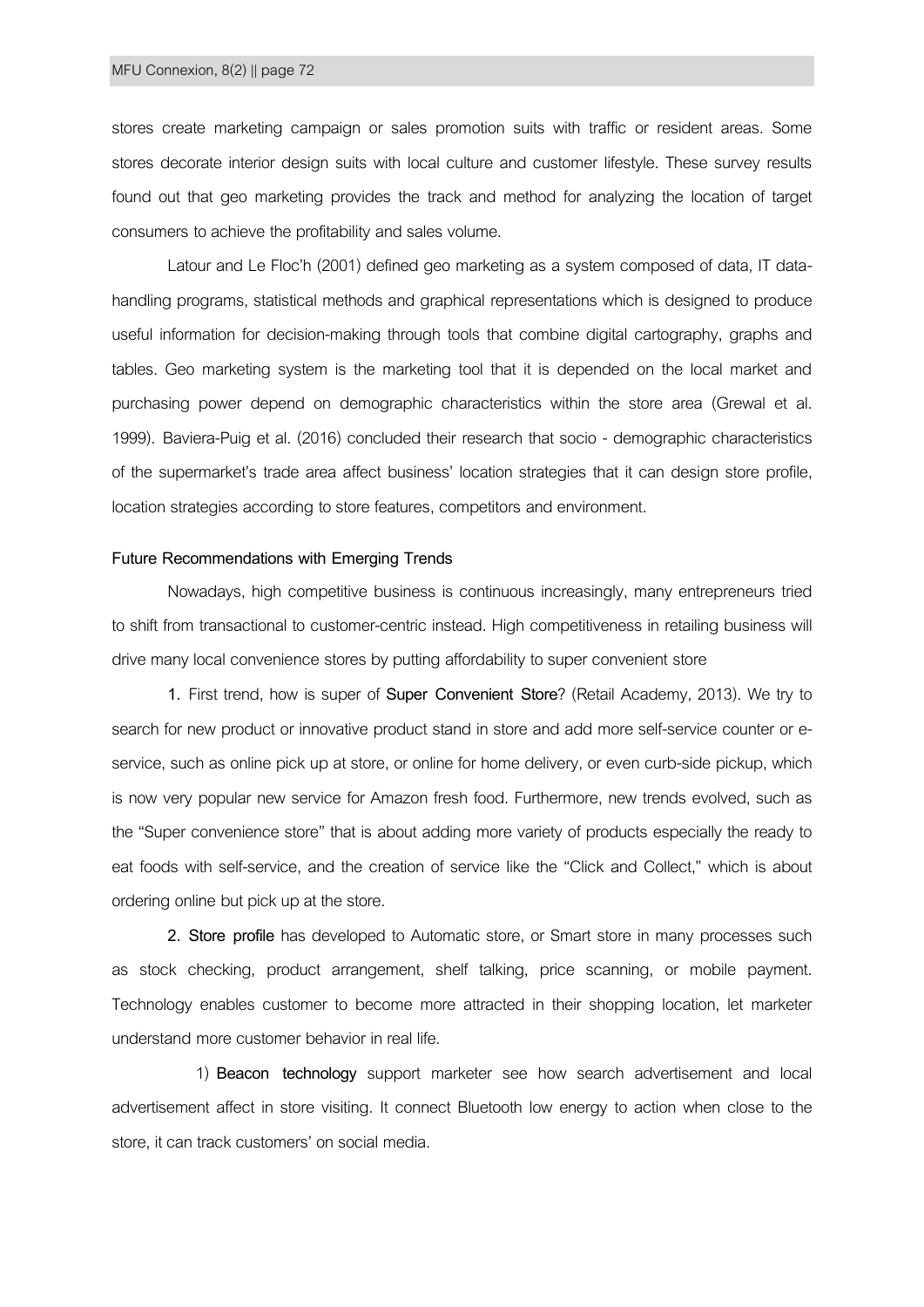2) **Facial recognition** describes biometric technology to identify individual, it collects data base of demographical customer, and how they behave when they shop in store for marketing recording.

3) **Robot assistance** in store bring intelligent customer of big data to provide smart service in store, it can handle scenario from repeat customer inquiry to complex recommendations, and it can interact with live data.

**3. Smart mirror, smart cart, smart shelf** or magic mirror, magic cart, magic shelf connect Wi-Fi that customer can test the product by themselves.

**4. Hypermarket** changes store profile into small size because of customer behavior transformation. They prefer to shop in several small store trip daily rather than pay with big shopping trip a week.

**5. Mobile store** car is another popular store profile because of flexibility and cost effectiveness.

#### **Conclusion**

Forecasting consumer behavior is realized through advanced technology and big data merging with geo marketing analytics. Understanding what consumer decision - making, consumer insight, it leads to revolutionize marketing strategies and implement marketing activities through marketing mix: product, price, place, and promotion effectively.

It is interesting to note that respondents' answers show the strongest location factor influence with consumer purchasing about the details in each transactions as type of consumer, type of product or service, volume of purchasing, and it is included a high positive opinion of consumer regarding on the convenience and variety of products or services when they decide to shop at the local convenience store. It also indicates the result that marketing factors are product quality, sign of price; category product arrangement, personal selling, and sales promotion dimension are the essential factors influencing the consumer decision - making respectively. Moreover, the researcher had a good opportunity to interview store managers. The interview results also confirmed that the data of consumer behavior in terms of frequency, duration, volume, location, and type of product is very crucial data to strategy planning and marketing activity designing as well. However, these findings from the study are limited to some extent in terms of geographic and cultural factors including location in neighboring areas in two provinces, therefore, it cannot be generalized. Although these data have the potential to further consumer understanding in each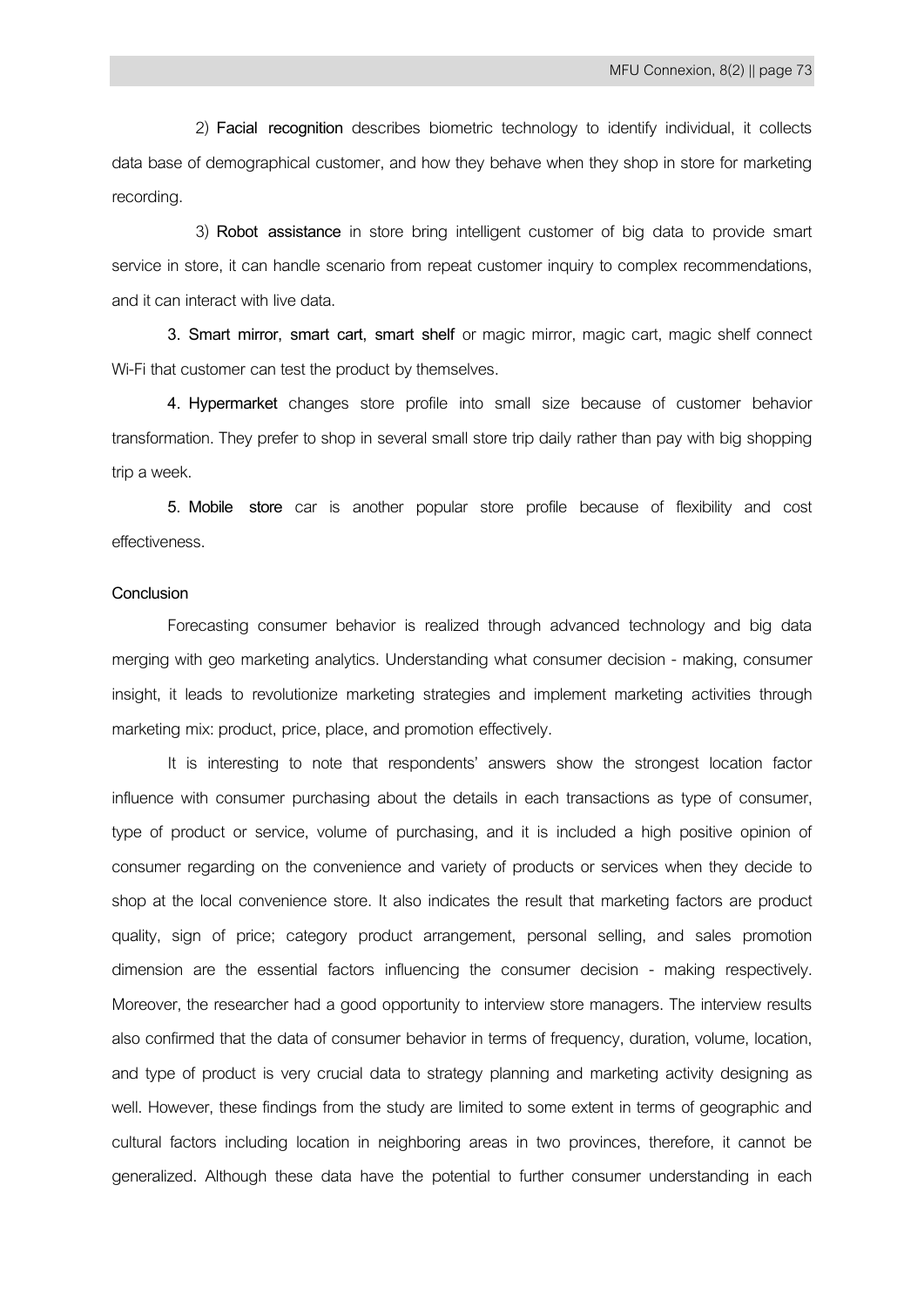status; pre-purchasing, purchasing, and post-purchasing. In order to formulate a predictive model building, another method that can be used is to double check the results of this study. In order to formulate a predictive model building, another method can be used is to double - check the results of this study. Nevertheless, limitation in culture in each community is unique, and different from others, therefore, data analysis should be concerned about norms and traditions of specific group of customers in certain areas.

Finally, the entrepreneurs have used factor analysis instrument to measure each dimension impacts to consumer decision making and they do recognize on the importance of big data for predictive behavior in the future and the questionnaire results show that each local store ought to adapt its store, product and service assortment, price setting, promotion tool, and others suits with regular consumer in community. The findings suggest that in developing the product and service quality, emphasis should be focused on local store marketing. Furthermore, geo marketing is the tool that marketer incorporated location intelligence to add more value in the business to response customer satisfaction in the appropriated and real time. However, this study is depended on the demographic and cultural factors of each location. Finally, location has significant impacted to each store profile, and marketing strategies.

## **References**

- Ahmed, V., et al. (2017) The future of Big Data in facilities management: Opportunities and challenges, *Facilities*, vol. 35, no. 13/14, pp. 725-745.
- Baviera-Puig, A., et al. (2016) Geo marketing models in supermarket location strategies*, Journal of Business Economics and Management*, vol. 17, no. 6, pp. 1205-1221.
- Brinton, W. C. (1917) *Graphic methods for presenting facts*, New York: Engineering Magazine Company and the Engineering Management Company.
- Bumblauskas, D., et al. (2017) Big data analytics: Transforming data to action, *Business Management Journal,* vol. 23, no. 3, pp. 703-720.

Cochran, W. G. (1977) Sampling techniques, 3<sup>rd</sup> edition, New York: John Wiley & Sons.

- Chaurhuri, S., et al. (2011) An overview of business intelligence technology, *Communications of the ACM*, vol. 54, no. 8, pp. 88-98*.*
- Christensen, C. (2016) *What is disruptive innovation?*, Available: https://www.weforum.org/agenda/ 2016/06/what-is-disruptive-innovation/ [12 January 2018]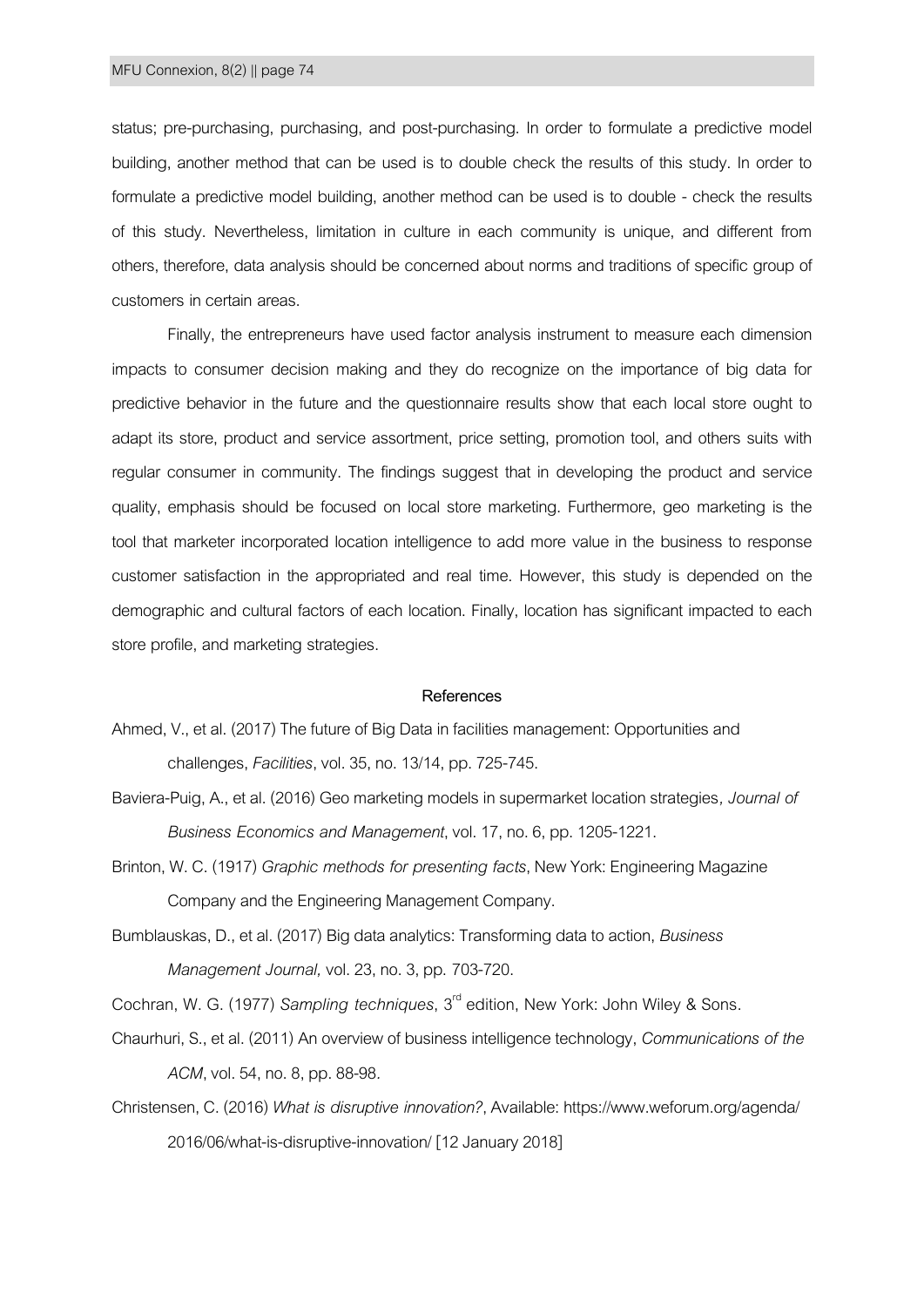- Cliquet, G. (2006) Integration and territory coverage of the hypermarket industry in France: A relative entropy measure, *International Review of Retail, Distribution and Consumer Research*, vol. 8, no. 2, pp. 205-224.
- Erevelles, S., et al. (2015) Bid data consumer analytics and the transformation of marketing*, Journal of Business Research*, vol. 69, no. 2, pp. 897-904.
- Gantz, J., & Reinsel, D. (2011) *Extracting value from chaos*, IDC's Digital Universe Study, Available[: http://www.sciepub.com/reference/140415](http://www.sciepub.com/reference/140415) [29 February 2018]
- Gartner & Laney. (2011) *3Vs (volume, variety and velocity)*, Available: https://whatis.techtarget.com/ definition/3Vs[17 March 2017]
- Grewal, D., et al. (1999) Planning merchandising decisions to account for regional and product assortment differences, *Journal of Retailing*, vol. 75, no. 3, pp. 405-424.
- Hawkins, D. I., et al. (1998) *Consumer behavior: Building marketing strategy*, 7<sup>th</sup> edition, Boston: McGraw Hill.
- Kaisler, S., et al. (2013) 'Big data: Issues and challenges moving forward', in *2013 46th Hawaii International Conference on System Sciences*, pp. 995-1004, Wailea, Maui, HI, USA.
- Katal, A., et al. (2013) 'Big data: Issues, challenges, tools and good practices', in *2013 Sixth International Conference on Contemporary Computing (IC3)*, pp. 404-409, Noida, India.
- Khade, A. (2016) Performing customer behavior analysis using big data analytics, *Procedia Computer Science*, vol. 79, pp. 986-992.
- Kumar, N., & Kapoor, S. (2014) Study of consumers' behavior for non-vegetarian products in emerging market of India, *Journal of Agribusiness in Developing and Emerging Economies*, vol. 4, no. 1, pp. 59-77.
- Laney, D. (2001) *3D data management: Controlling data volume, velocity, and variety*, Italy: Meta Group.
- Latour, P., & Le Floc'h, J. (2001) *Géomarketing: Principes, méthodes et applications (Principles, methods and applications)*, Paris: Éditions d'Organisation.
- Liebowitz, J. (2013) *Big data and business analytics*, New York: CRC Press.
- Loudon, D. L., & Della Bitta, A. J. (1993) *Consumer behavior: Concepts and applications*, New York: McGraw-Hill.